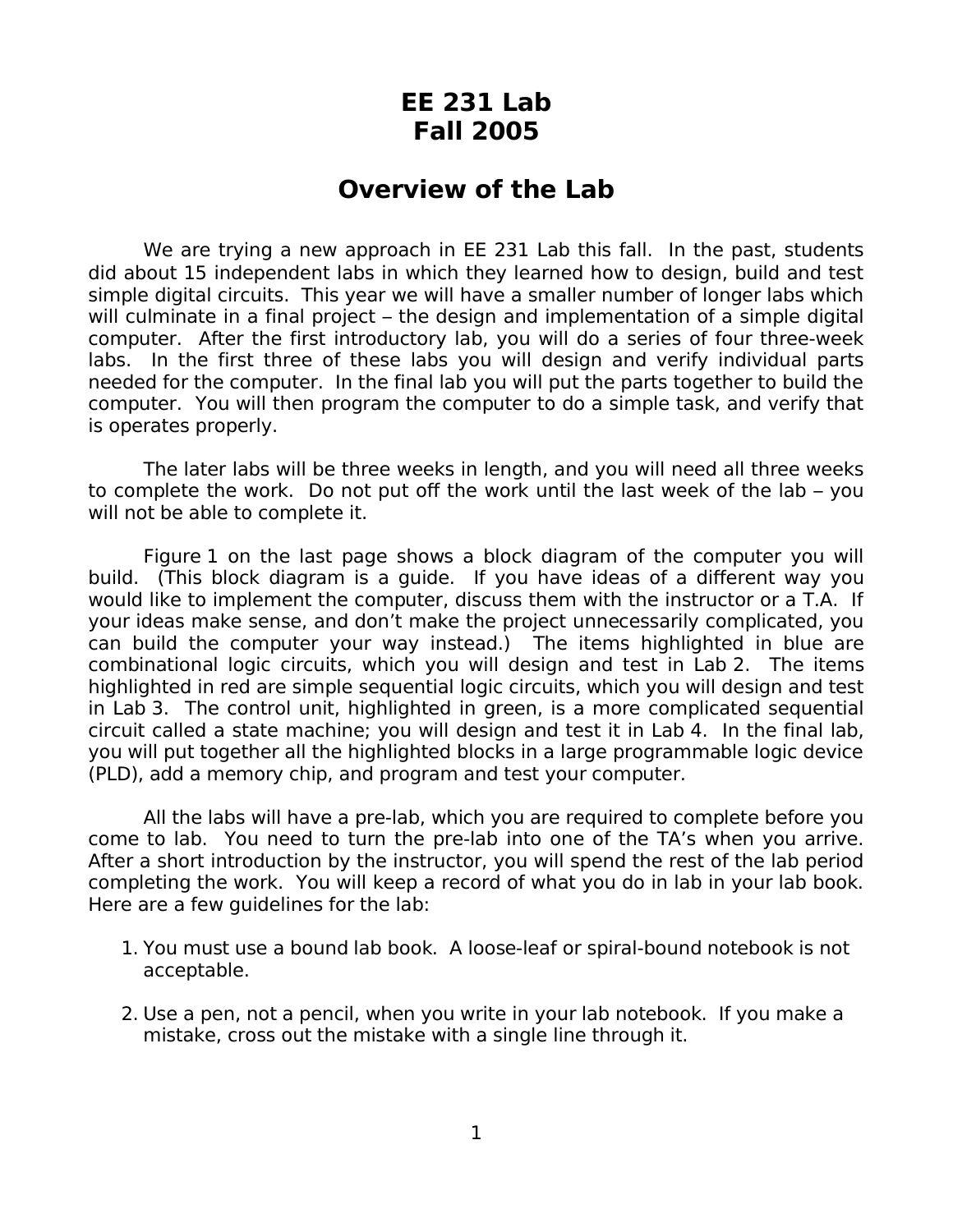- 3. Leave a page at the beginning of your lab book for a table of contents. Number each page. Date each page when you use it.
- 4. If you bring any disks into the lab, please check them for viruses using the virus scanning station at the southeast corner of the digital lab. This will ensure that all of the machines in the lab remain free of viruses.
- 5. It is a good idea to organize your lab files in related sub-directories (i.e.  $\sim$ your\_acct/ee231labs/lab01/...) as hundreds of files with similar names can get very confusing by the end of the term.
- 6. Upon finishing the lab, please leave your work areas neat and clean. Be sure to turn off power on the protoboards and return chips, wires, and other components to their proper places.

No formal write-up will be required for Lab 1. A formal write-up is required for Labs 2 through 5. The write-up should be turned in when you arrive for the subsequent lab. (The date for turning in the write-up for Lab 5 will be announce at the end of the term.) The formal write-ups must be done with a word processor. The write-up must include the following:

## **Cover page.**

**Table of contents:** Include lists of figures and tables.

- **Introduction:** Briefly discuss the purpose of the lab, what needed to be done, what materials were needed, and what you expected to gain from the lab
- **Design:** Discuss your approach to the design, and possible alternative choices if appropriate. Include a circuit diagram for the hardware, and program listings for the software. Include any pertinent information about problems with the design, debugging procedures, and modifications from your original design.

**Procedure:** Include the steps that you followed during the lab.

- **Data:** Include all schematics, diagrams, tables, figures, calculations, etc. Label all of these with a title or a name (e.g., Figure 2-1).
- **Results:** Discuss your results. Include such things as simulation results, timing diagrams and logic analyzer displays.
- **Questions:** Answer all of the questions in the lab handout. This includes both the questions within the lab and the questions at the end of the lab.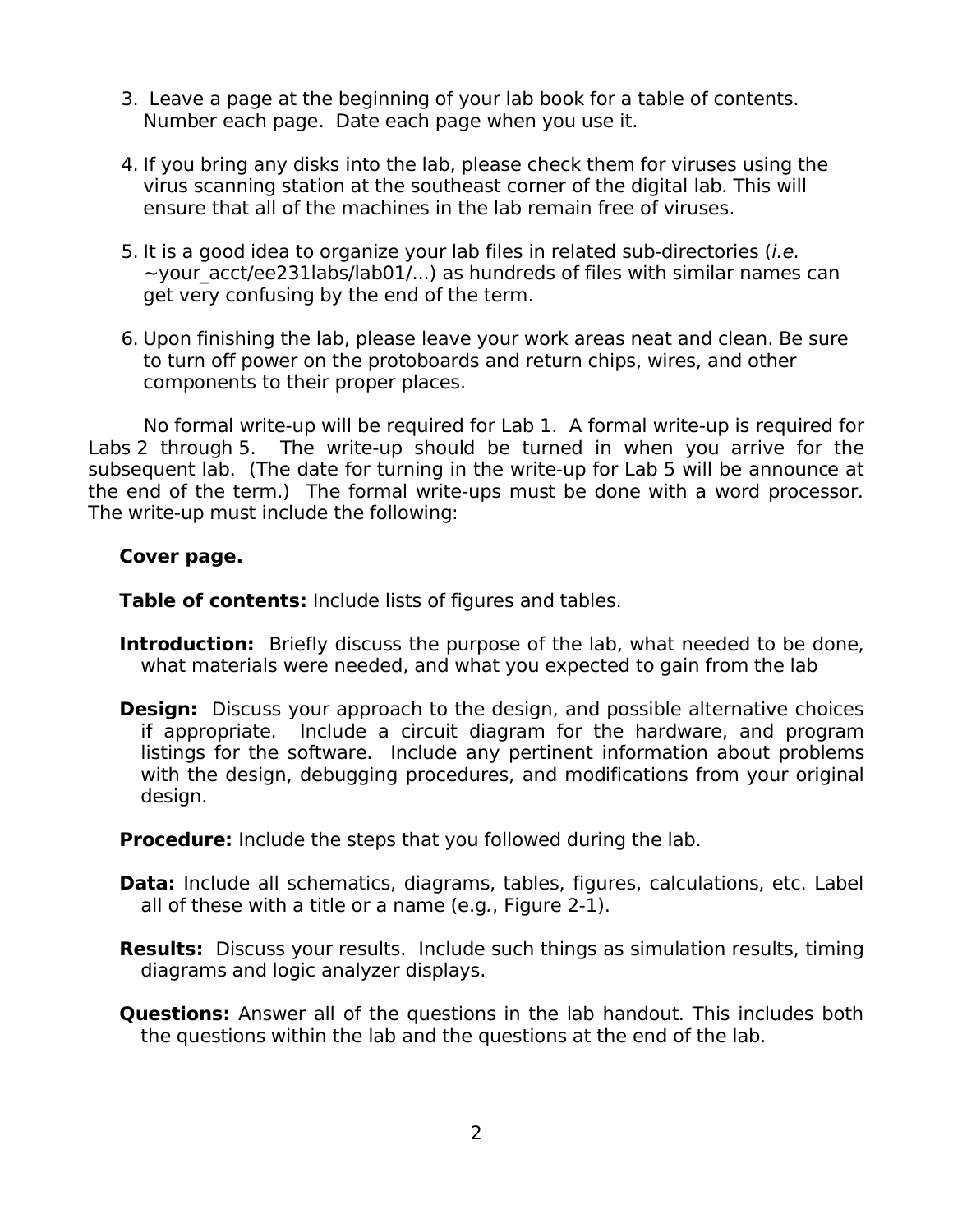**Conclusion/Summary:** Summarize your design and results. How do the results compare to specs? To theory? Was something novel or unique about your approach? Given more time or another opportunity, would you have taken a different approach? Did you find something which wasn't in the handout which helped in your understanding of the material? Also, all comments on ways to improve the laboratory will be appreciated, whether on the individual experiments, the equipment setup, or the laboratory structure as a whole.

Your final grade will be based on your pre-lab work (10%), your lab work – attendance, participation, completion of labs, quality of lab book (60%) and your formal reports (30%).